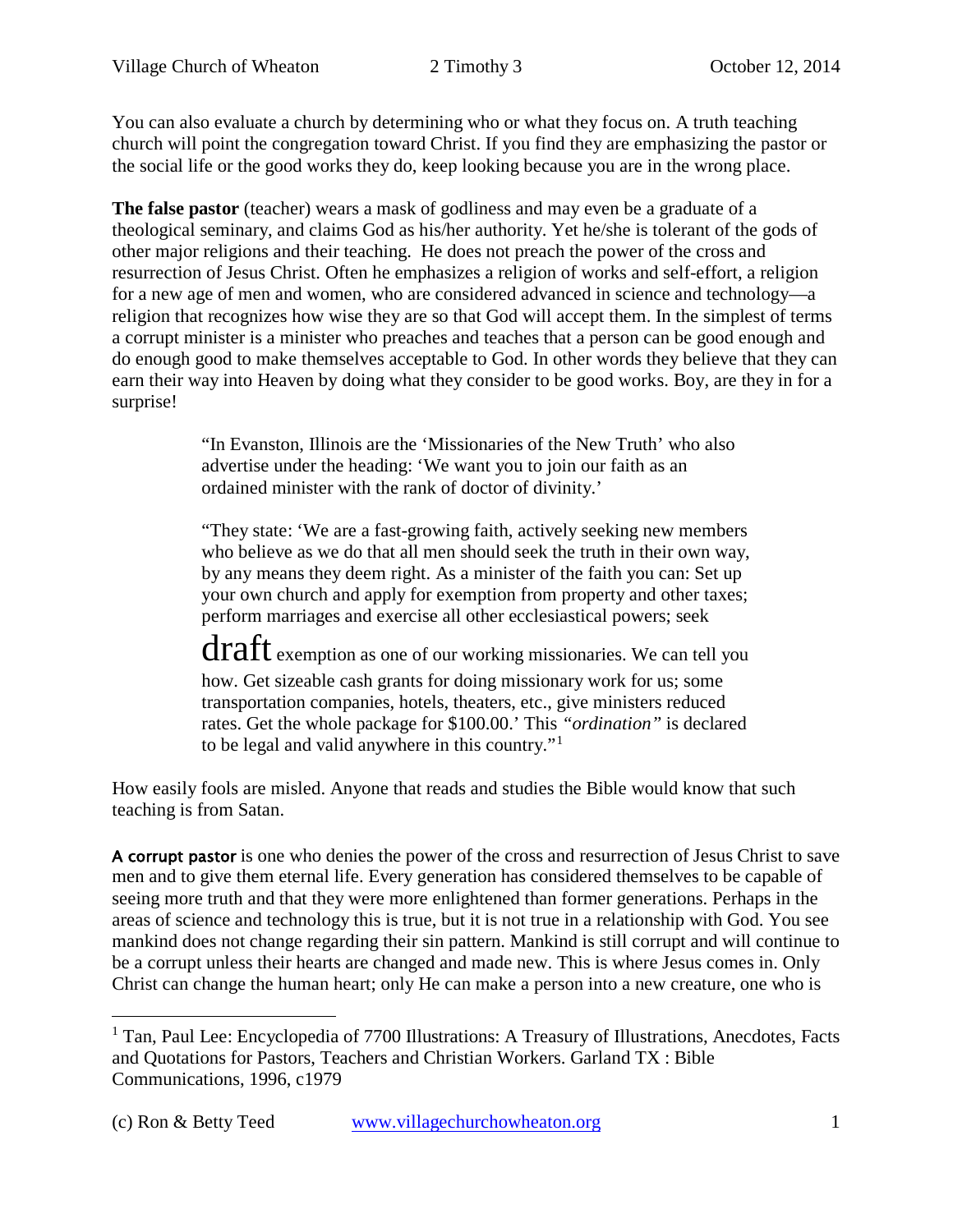"*born again*" into a new life, and the reason it is a new life is because when you express your sincere faith in Christ, the Holy Spirit is sent by God to live within you. At that point you have all the power of God within you and the potential not to sin. **That is just like a new birth, being born again, because you can be totally transformed from what you were and who you were.**

The truth is now revealed to you, a truth that never changes. *"Jesus Christ is the same yesterday and today and forever"* (Hebrews 13:8). "Advancements in science and technology, psychology and medicine cannot stop the process of sin and death. Only Christ—the power of His cross and resurrection—can change people and give them eternal life. Any pastor who preaches any other message is a corrupt pastor. He is a pastor who is preaching and teaching a corrupt and false message. $2$ 

Corrupt pastors resist the truth. Why? Because their minds are corrupted, that is, their understanding of the Gospel is twisted. They do not want to believe the kind of power that lies in the death and resurrection of Jesus.

# 2 TIMOTHY 3:8-9:

*8 Just as Jannes and Jambres opposed Moses, so these men also oppose the truth, men of depraved* [evil, corrupt]<sup>[3](#page-1-1)</sup> *mind, rejected in regard to the faith. 9 But they will not make further progress; for their folly will be obvious to all, just as Jannes's and Jambres's folly was also.*

Jannes and Jambres (2 Timothy 3.8) were two religious leaders in Egypt who made no secret about their contempt for Moses when he went to Pharaoh to deliver Israel out of slavery. In the end they were destroyed. These two men are not named in the Old Testament, but they are mentioned in other Jewish religious writings. Their names were apparently well known to all Jews.)

William Barclay clearly describes the resistance to the truth of the Gospel:

*"The Christian leader will never lack his opponents. There will always be those who prefer their ideas to God's ideas. There will always be those who wish to exercise power and influence over people and who will stoop to any means to do so. There will always be those who have their own twisted ideas of the Christian faith, and who wish to win others to their mistaken belief. But of one thing Paul was sure—the days of the deceivers were numbered. Their falsity would be demonstrated; and they would receive their own appropriate place and reward" (The Letters to Timothy, Titus, and Philemon*, p.223).[4](#page-1-2)

Corrupt pastors and their corrupt religions will be punished. In the end all false teachers and their teaching will be tracked down and uncovered by God. It will happen when Christ returns. Corrupt pastors and teachers are headed for the hottest part of

<span id="page-1-0"></span> $2^2$  O<sub>p</sub> Hell according to 2 Thessalonians  $\frac{1}{3}$  Br<sub>acket</sub> Hell according to 2 Thessalonians.

 $\overline{a}$ 

<span id="page-1-2"></span><span id="page-1-1"></span><sup>4</sup> Op Cit., Tan, Paul Lee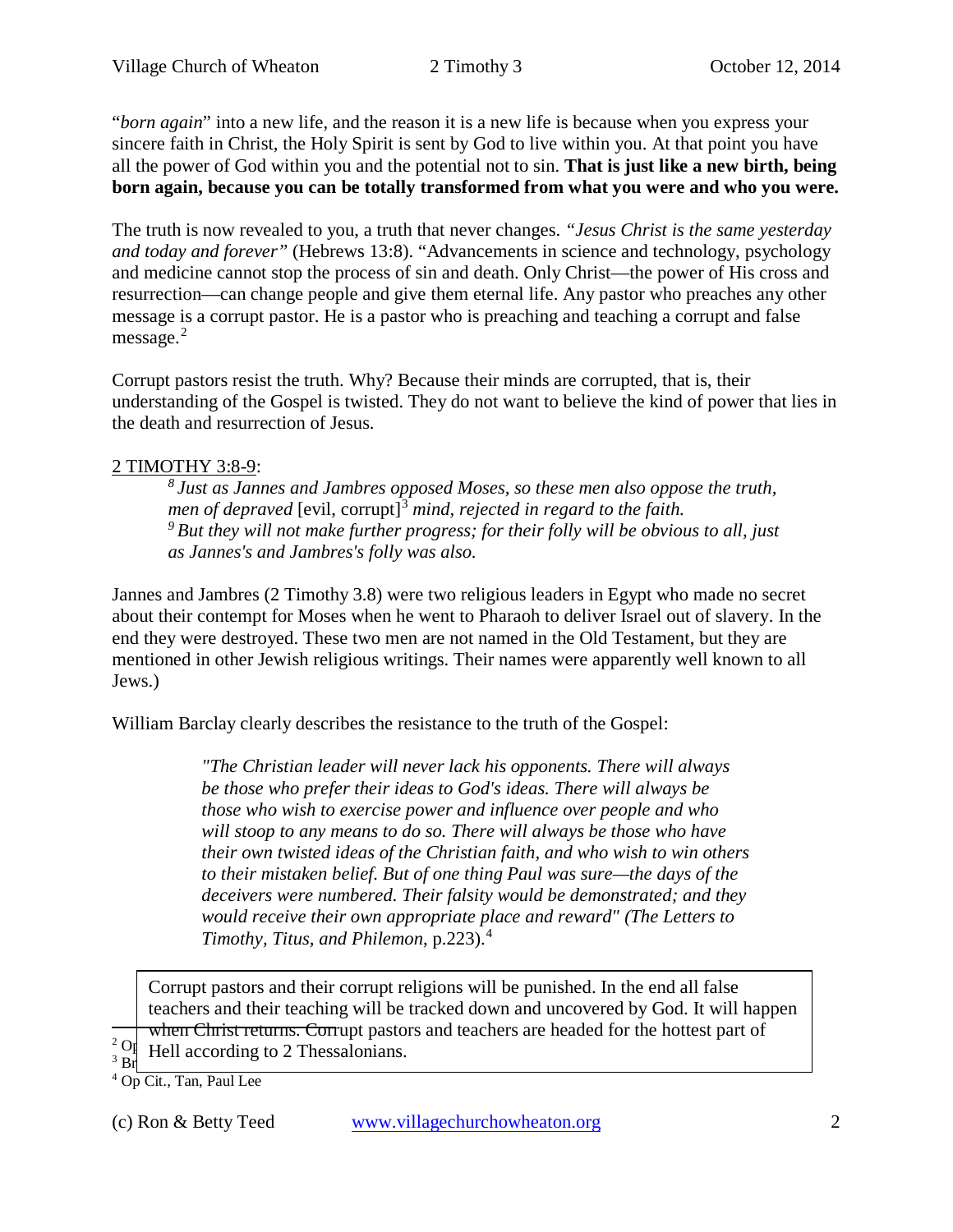### 2 Thessalonians 1:6-12:

*6 For after all it is only just for God to repay with affliction those who afflict you, 7 and to give relief to you who are afflicted and to us as well when the Lord Jesus will be revealed from heaven with His mighty angels in flaming fire,*

*<sup>8</sup>*dealing out retribution to those who do not know God *and to those who do not obey the gospel of our Lord Jesus.*

*<sup>9</sup>*These will pay the penalty of eternal destruction, *away from the presence of the Lord and from the glory of His power,* 

*10 when He comes to be glorified in His saints on that day, and to be marveled at among all who have believed—for our testimony to you was believed.* 

*11 To this end also we pray for you always, that our God will count you worthy of your calling, and fulfill every desire for goodness and the work of faith with power,* 

*12 so that the name of our Lord Jesus will be glorified in you, and you in Him, according to the grace of our God and the Lord Jesus Christ.*

## 2 TIMOTHY 3:10-13:

*10 Now you followed my teaching, conduct, purpose, faith, patience, love, perseverance,* 

*11 persecutions, and sufferings, such as happened to me at Antioch, at Iconium and at Lystra; what persecutions I endured, and* out of them all the Lord rescued me*!*

*12 Indeed,* all who desire to live godly in Christ Jesus will be persecuted. *13 But evil men and impostors will proceed from bad to worse, deceiving and being deceived.*

It is quite common for us to be influenced by the people with whom we live and spend a lot of time. Sometimes this results in good but also bad. Therefore it is very important that we carefully screen our friends and others with whom we may spend time. Here we find Paul reviewing the important principles that he has already experienced after spending many years with Paul. Other than Christ Himself there couldn't be a better mentor than Paul.

In contrast to the false teachers Paul describes in verses 1-9, Timothy has been exposed to every aspect of truth. Timothy had seen Paul in action and nothing better exemplifies the kind of person you are than how you think and act. Paul loved Timothy as a son and taught him everything about being a faithful minister. He is telling Timothy basically the same thing that he told believers in Corinth years earlier:

1 Corinthians 4:16-17: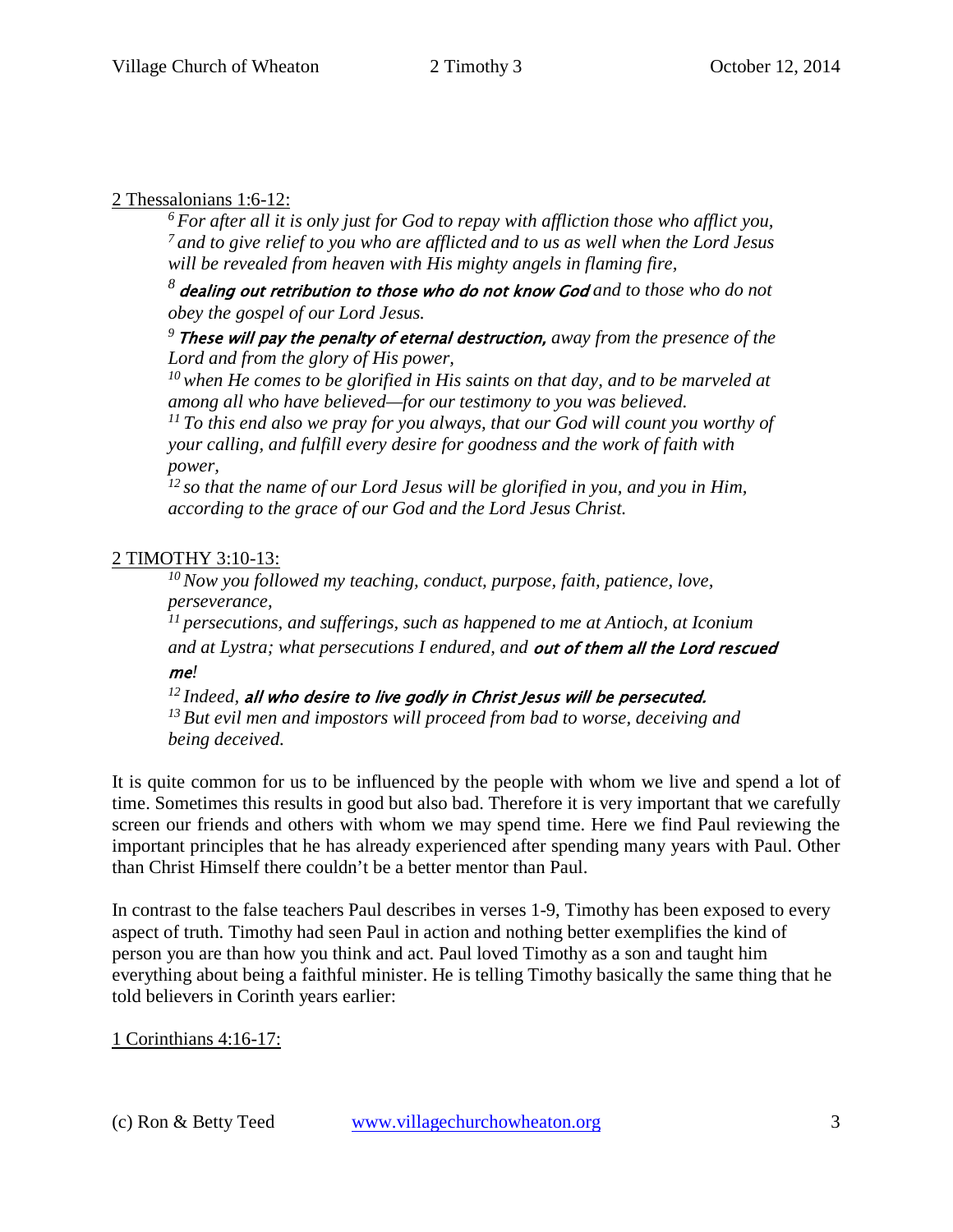*16 Therefore I exhort you,* be imitators of me.

*17 For this reason I have sent to you Timothy, who is my beloved and faithful child in the Lord, and he will remind you of my ways which are in Christ, just as I teach everywhere in every church.*

"Paul trusted Timothy at that time as he also now trusts Timothy in Ephesus. I like what John Macarthur has to say about these verses:

> "Every church, Christian college, Bible school, seminary, and other Christian organization should be led by and, in turn, reproduce leaders who not only are orthodox in doctrine and moral in lifestyle but also are courageous and committed defenders of the faith. They should be willing to follow the Lord and lead His church in dangerous times and circumstances and at any cost steadfastly hold up the banner of God's divine revelation in Scripture.

"The nine leadership qualities, or characteristics, mentioned in [3:10-13](http://www.crossbooks.com/verse.asp?ref=2Ti+3%3A10-13) can be divided into three categories: ministry duties (teaching, conduct, purpose, [v. 10a\)](http://www.crossbooks.com/verse.asp?ref=2Ti+3%3A10), personal virtues (faith, patience, love, perseverance, [v.](http://www.crossbooks.com/verse.asp?ref=2Ti+3%3A10)  [10b\)](http://www.crossbooks.com/verse.asp?ref=2Ti+3%3A10), and difficult experiences, summarized by persecutions and sufferings [\(vv. 11-13\)](http://www.crossbooks.com/verse.asp?ref=2Ti+3%3A11-13)."<sup>[5](#page-3-0)</sup>

Does the church you attend have this kind of leadership? If not, try to change it, and if unsuccessful, find one that does, like Village Church of Wheaton: www.villagechurchofwheaton.org

If you haven't heard a sermon recently speaking out against cultural and political values that support abortion, homosexuality, adultery, same sex marriage, pornography, over emphasis on sports and entertainment, drug abuse, obesity, Islam, Tyranny, politicians, welfare, sloth, greed, narcissism, spousal abuse, child abuse, suicide, and a number of others, you're in the wrong church listening to the wrong pastor for all the wrong reasons.

 $\overline{a}$ 

<span id="page-3-0"></span><sup>5</sup> John MacArthur, *MacArthur New Testament Commentary – 2 Timothy*, (Chicago: Moody Press, 1995), WORD*search* CROSS e-book, 128.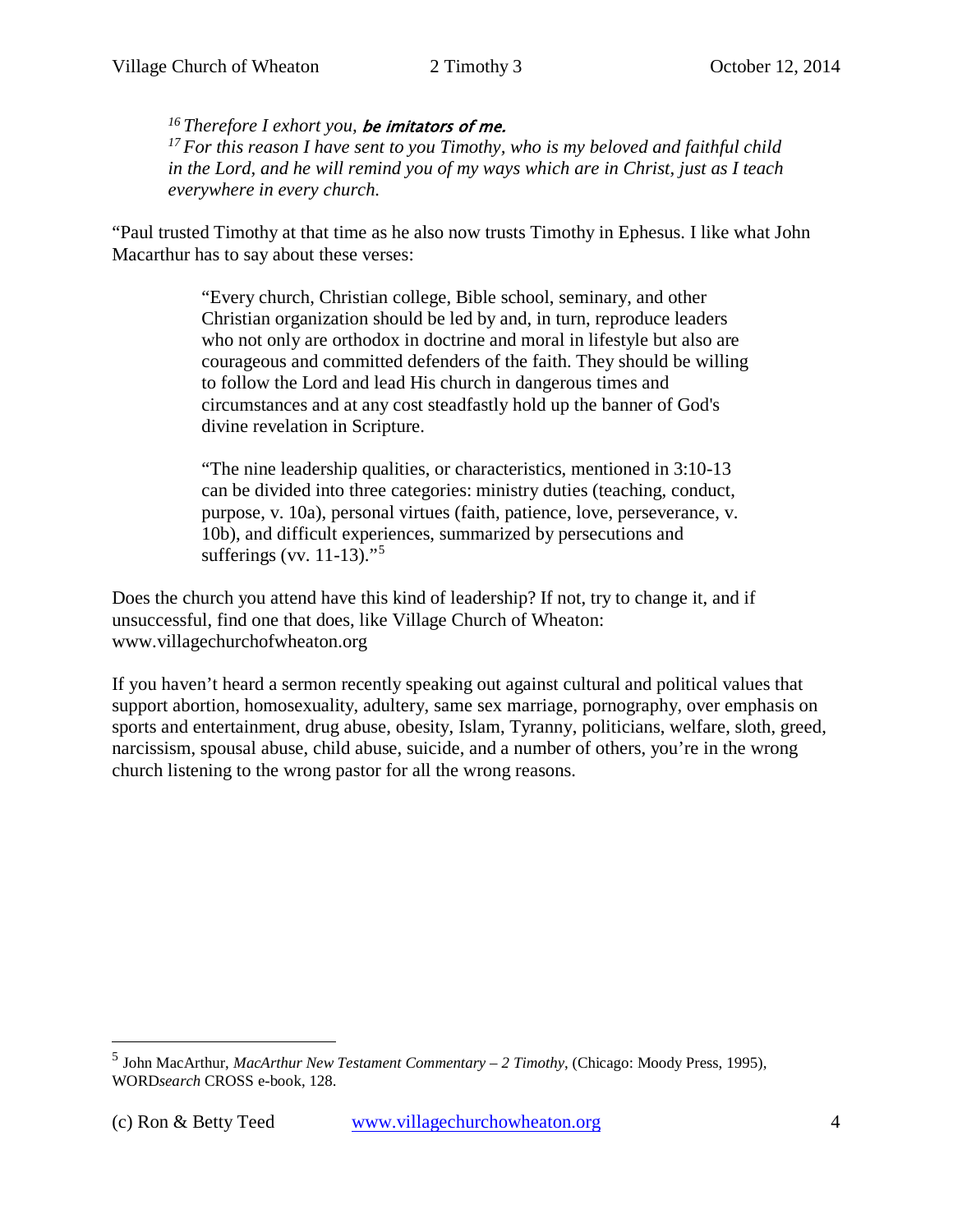Wise up and look for a place where the truth is taught at any cost by a pastor that exemplifies the qualities of Jesus, Paul, and Timothy. Now don't call up any of the major networks and tell them that this pastor in Wheaton equates two men in the early church, Paul and Timothy, to Jesus. Rather, we should recognize that Jesus hand-picked Paul to be the apostle to the Gentiles, and Paul hand-picked Timothy to be his successor, and both men lived the kind of lives Jesus expected pastors and teachers to live. Jesus is God and there is no other like Him! If we follow His example and His Gospel we will find peace and joy, both here on earth and a glorious existence throughout all eternity.

The way we live our lives reveals what we are really like inside. The way we deal with the circumstances that confront us every day and the decisions we make, they all reveal what we believe to be important. Paul had just finished telling Timothy that the false teachers' stupidity will eventually become evident when what they teach is compared with the light of God's truth. The lies will initially be accepted by the people of the world but that success won't last long. Remember that during this seven year Tribulation there will be two indestructible teachers with supernatural powers teaching from Jerusalem as well as 144,000 ministers appointed by God to teach that truth to the people of the world, and when they teach the truth of God's Word to the population, the lies of the false teachers will become obvious to many.

Lyndon Johnson tried to lie his way out of a poorly conceived Viet Nam War. Richard Nixon tried to lie his way out of Watergate. Ronald Reagan got into hot water by trying to hide the truth of Iran-Contra. Bill (the adulterer) Clinton tried to lie his way out of multiple love affairs, and Barack Obama in my opinion is simply an incorrigible liar and traitor as is evidenced by his behavior, and I'm sure history will support that belief. All these lies eventually became known to the country as the truth was told. The same thing will happen to these false teachers because nothing in the world can be hidden from God's truth.

False teachers and doctrines were around in Paul's and Timothy's day and Timothy may have felt that God's truth was losing out to those false doctrines and wide spread persecution. But Paul reminded Timothy that these early successes would only be temporary, Psalm 73:1-28 (NLT):

*1 Truly God is good to Israel, to those whose hearts are pure.* 

*2 But as for me, I almost lost my footing. My feet were slipping, and I was almost gone.* 

*3 For I envied the proud when I saw them prosper despite their wickedness.* 

*4 They seem to live such painless lives; their bodies are so healthy and strong.* 

*5 They don't have troubles like other people; they're not plagued with problems like everyone else.* 

*6 They wear pride like a jeweled necklace and clothe themselves with cruelty.* 

*7 These* fat cats *have everything their hearts could ever wish for!* 

*8 They scoff and speak only evil; in their pride they seek to crush others.* 

*9 They boast against the very heavens, and their words strut throughout the earth.* 

*10 And so the people are dismayed and confused, drinking in all their words.* 

*11 "What does God know?" they ask. "Does the Most High even know what's happening?"* 

(c) Ron & Betty Teed [www.villagechurchowheaton.org](http://www.villagechurchowheaton.org/) 5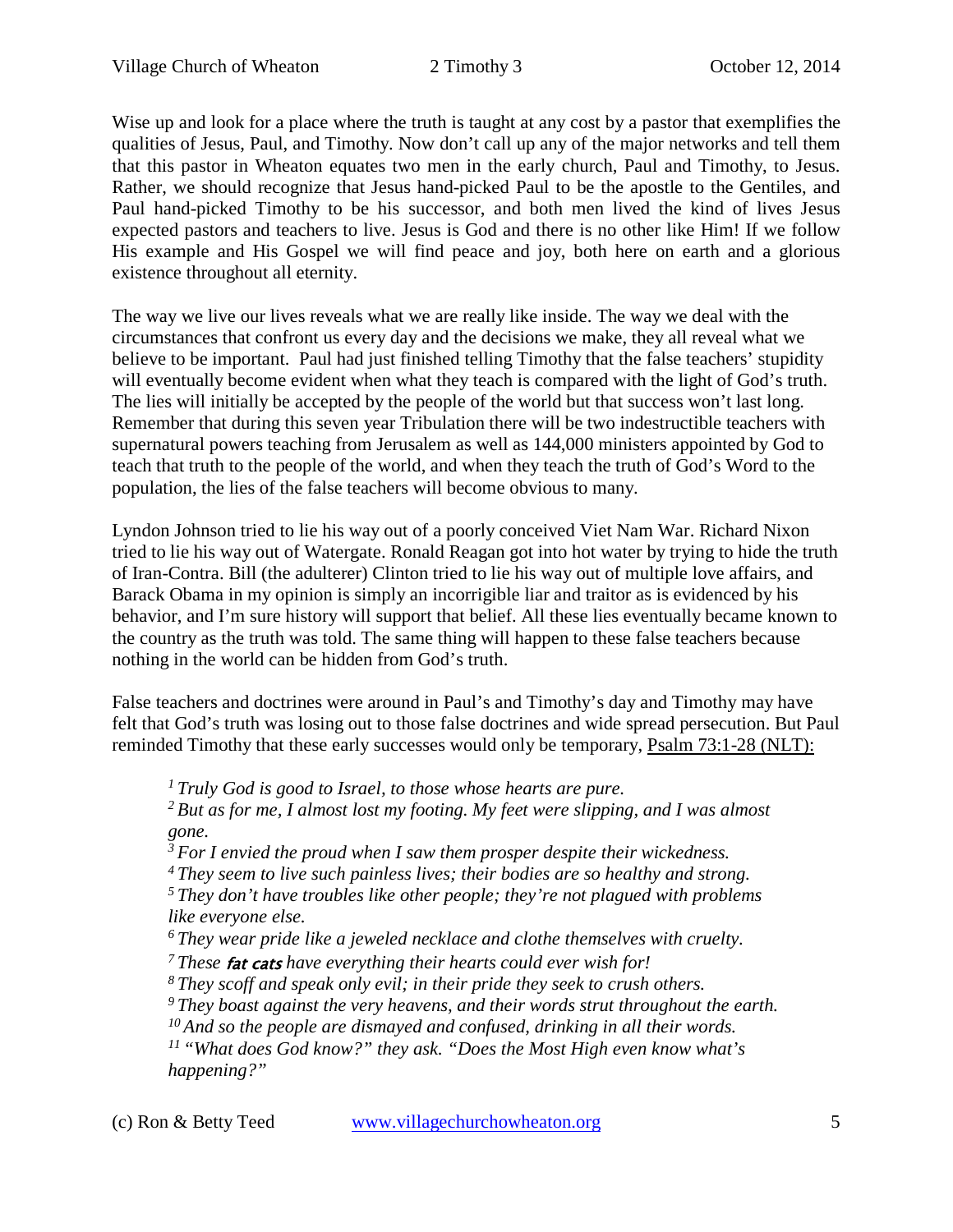*<sup>12</sup>*Look at these wicked people*— enjoying a life of ease while their riches multiply.* 

*13 Did I keep my heart pure for nothing? Did I keep myself innocent for no reason?* 

*14 I get nothing but trouble all day long; every morning brings me pain.* 

*15 If I had really spoken this way to others, I would have been a traitor to your people.* 

*16 So I tried to understand why the wicked prosper. But what a difficult task it is! 17 Then I went into your sanctuary, O God, and I finally understood the destiny of the wicked.* 

*18 Truly, you put them on a slippery path and send them sliding over the cliff to destruction.* 

*19 In an instant they are destroyed, completely swept away by terrors.* 

*20 When you arise,* O Lord, you will laugh at their silly ideas as a person laughs at dreams in the morning.

*21 Then I realized that my heart was bitter, and I was all torn up inside.* 

*22 I was so foolish and ignorant— I must have seemed like a senseless animal to you.* 

*23 Yet I still belong to you; you hold my right hand.* 

<sup>24</sup> You guide me with your counsel, leading me to a glorious destiny.

*25Whom have I in heaven but you? I desire you more than anything on earth. 26 My health may fail, and my spirit may grow weak, but God remains the strength of my heart; he is mine forever.* 

*<sup>27</sup>*Those who desert him will perish, for you destroy those who abandon you.

*28 But as for me, how good it is to be near God! I have made the Sovereign LORD my shelter, and I will tell everyone about the wonderful things you do.* 

Knut Larson sums it up rather well.

"When people peddling bogus philosophies or theologies encounter the truth of God and his power, **their folly will be clear to everyone.** Lies and deceptions must crumble, dissolving to dust. Among the ruins of these elaborate but false beliefs are the men who devised them, exposed in their foolishness."[6](#page-5-0)

In verse 10 Paul compares himself with these false teachers. Paul asked Timothy to evaluate his (Paul's) behavior. A person claiming truth can be evaluated by their conduct and behavior. Paul asked Timothy to evaluate him on these issues. Paul told Timothy: *"You know my teaching, the way I live life, and what my goals are."* Paul was confident that a careful evaluation of how he lived his life would prove him honorable, truthful, pure, and genuinely working for God to be glorified. He also wanted Timothy to remember Paul's faith, patience, love, endurance, the persecutions he endured, and the sufferings he experienced. Such faithfulness is what results

 $\overline{a}$ 

<span id="page-5-0"></span><sup>6</sup> Knute Larson, *Holman New Testament Commentary – I & II Thessalonians, I & II Timothy, Titus, Philemon*, ed. Max Anders (Nashville, TN: Broadman & Holman, 2000), WORD*search* CROSS e-book, 304.